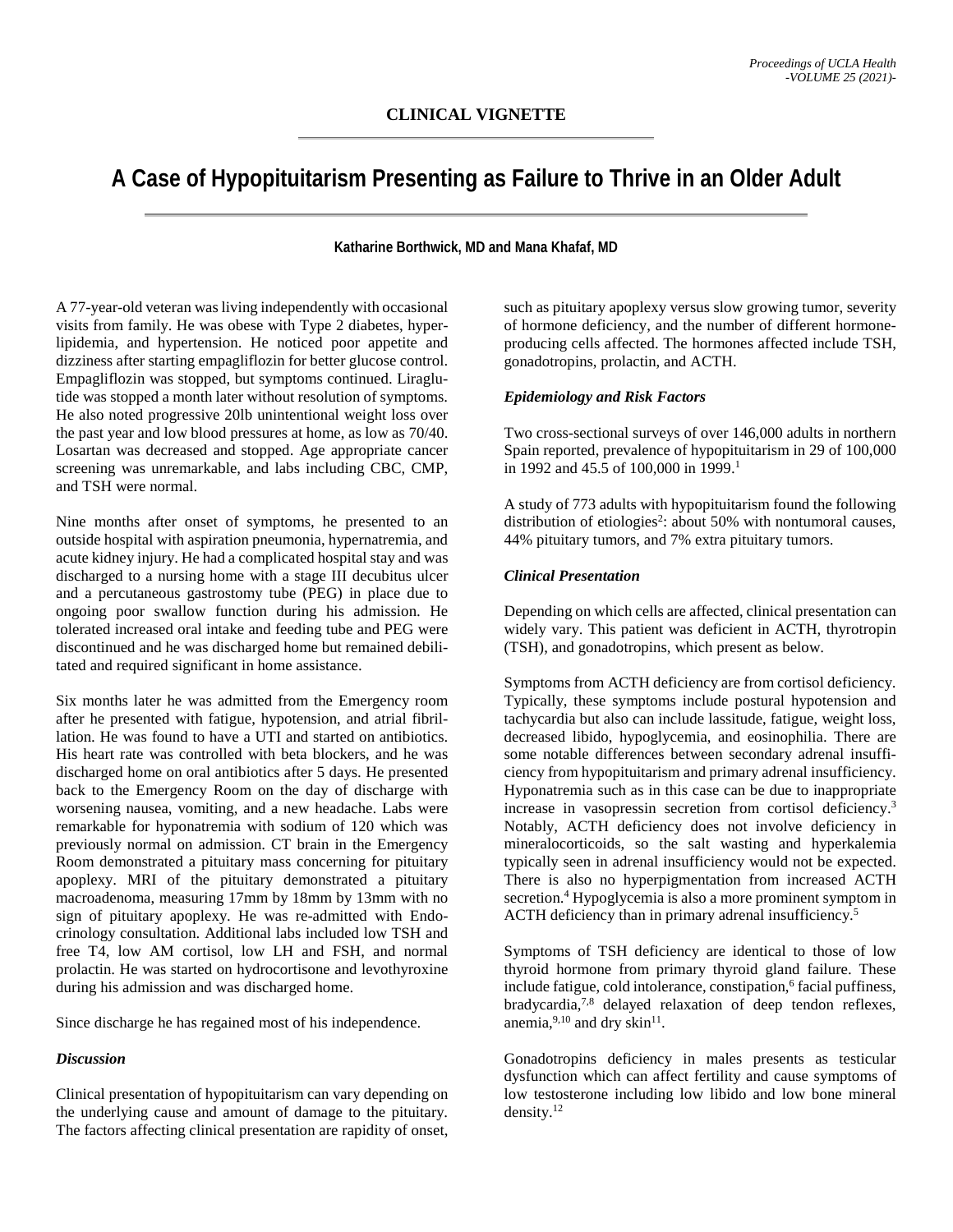Impaired vision is the most common symptom leading patients with nonfunctioning adenoma to seek medical attention.<sup>13</sup> Other neurologic symptoms of sellar masses that lead patients to seek medical attention include headache from mass expansion of the sella, pituitary apoplexy with excruciating headache and diplopia and cerebrospinal fluid rhinorrhea.

#### *Assessment*

Suspicion for deficiencies in pituitary hormone products should be evaluated with lab testing. Testing should be performed with lesions known to cause hypopituitarism or in the presence of symptoms of hypopituitarism.

### *Imaging*

Pituitary adenomas are most commonly incidental findings, on brain imaging as in this case or on Brain MRI done for other clinical symptoms. Once a lesion is found, a dedicated pituitary MRI with gadolinium is the single best study to clarify the  $lesion.<sup>14</sup>$ 

# *Pituitary Hormone Deficiencies*

ACTH deficiency is tested with cortisol levels, typically with morning cortisol level either on serum or saliva. When central etiology is not already suspected due to imaging, testing for central etiology can be challenging. ACTH deficiency over time causes atrophy of the adrenal glands. In recent onset of ACTH deficiency, ACTH stimulation tests can be useful. However, are less helpful later in the course.15

Thyrotropin deficiency cannot be measured by TSH in hypopituitarism because by definition TSH cannot rise in a typical hormonal feedback loop. TSH may be low, inappropriately normal, or even slightly elevated if the etiology is secretion of biologically inactive TSH. Testing therefore depends on measuring total thyroxine (t4) and triiodothyronineIt3) or free T4.16

In men, testing for gonadotropic function starts with testing for low testosterone with a low morning testosterone level. This can be performed with testing for testosterone and sex hormone binding globulin in the morning or can be tested by morning free testosterone laboratory evaluation.17 If serum testosterone is found to be low, inappropriately normal or low levels of luteinizing hormone can point to a central etiology.

# **REFERENCES**

- 1. **Regal M, Páramo C, Sierra SM, Garcia-Mayor RV**. Prevalence and incidence of hypopituitarism in an adult Caucasian population in northwestern Spain. *Clin Endocrinol (Oxf).* 2001 Dec;55(6):735-40. doi: 10.1046/ j.1365-2265.2001.01406.x. PMID: 11895214.
- 2. **Tanriverdi F, Dokmetas HS, Kebapcı N, Kilicli F, Atmaca H, Yarman S, Ertorer ME, Erturk E, Bayram F, Tugrul A, Culha C, Cakir M, Mert M, Aydin H,**

**Taskale M, Ersoz N, Canturk Z, Anaforoglu I, Ozkaya M, Oruk G, Hekimsoy Z, Kelestimur F, Erbas T**. Etiology of hypopituitarism in tertiary care institutions in Turkish population: analysis of 773 patients from Pituitary Study Group database. *Endocrine*. 2014 Sep;47(1):198- 205. doi: 10.1007/s12020-013-0127-4. Epub 2013 Dec 24. PMID: 24366641.

- 3. **Cuesta M, Garrahy A, Slattery D, Gupta S, Hannon AM, Forde H, McGurren K, Sherlock M, Tormey W, Thompson CJ**. The contribution of undiagnosed adrenal insufficiency to euvolaemic hyponatraemia: results of a large prospective single-centre study. *Clin Endocrinol (Oxf).* 2016 Dec;85(6):836-844. doi: 10.1111/cen.13128. Epub 2016 Jul 12. PMID: 27271953.
- 4. **Bleicken B, Hahner S, Ventz M, Quinkler M**. Delayed diagnosis of adrenal insufficiency is common: a crosssectional study in 216 patients. *Am J Med Sci*. 2010 Jun; 339(6):525-31. doi: 10.1097/MAJ.0b013e3181db6b7a. PMID: 20400889.
- 5. **Burke CW**. Adrenocortical insufficiency. *Clin Endocrinol Metab*. 1985 Nov;14(4):947-76. doi: 10.1016/s0300- 595x(85)80084-0. PMID: 3002680.
- 6. **Shafer RB, Prentiss RA, Bond JH**. Gastrointestinal transit in thyroid disease. *Gastroenterology*. 1984 May;86(5 Pt 1):852-5. PMID: 6706068.
- 7. **Woeber KA**. Thyrotoxicosis and the heart. *N Engl J Med*. 1992 Jul 9;327(2):94-8. doi: 10.1056/ NEJM199207093270206. PMID: 1603141.
- 8. **Klein I, Ojamaa K**. Thyroid hormone and the cardiovascular system: from theory to practice. *J Clin Endocrinol Metab*. 1994 May;78(5):1026-7. doi: 10.1210/ jcem.78.5.8175954. PMID: 8175954.
- 9. **Squizzato A, Romualdi E, Büller HR, Gerdes VE.** Clinical review: Thyroid dysfunction and effects on coagulation and fibrinolysis: a systematic review. *J Clin Endocrinol Metab*. 2007 Jul;92(7):2415-20. doi: 10.1210/ jc.2007-0199. Epub 2007 Apr 17. PMID: 17440013.
- 10. **Manfredi E, van Zaane B, Gerdes VE, Brandjes DP, Squizzato A**. Hypothyroidism and acquired von Willebrand's syndrome: a systematic review. *Haemophilia*. 2008 May;14(3):423-33. doi: 10.1111/j.1365-2516.2007. 01642.x. Epub 2008 Jan 21. PMID: 18218015.
- 11. **Heymann WR**. Cutaneous manifestations of thyroid disease. *J Am Acad Dermatol*. 1992 Jun;26(6):885-902. doi: 10.1016/0190-9622(92)70130-8. PMID: 1607406.
- 12. **Stĕpán JJ, Lachman M, Zvĕrina J, Pacovský V, Baylink DJ**. Castrated men exhibit bone loss: effect of calcitonin treatment on biochemical indices of bone remodeling. *J Clin Endocrinol Metab*. 1989 Sep;69(3):523-7. doi: 10.1210/jcem-69-3-523. PMID: 2788171.
- 13. **Snyder PJ**. Gonadotroph adenomas. In: *The Pituitary*, 2nd ed., Melmed S (Ed), Blackwell Science Inc., Malden, MA 2002. p. 575.
- 14. **Pressman BD**. Pituitary imaging. In: *The Pituitary*, 2nd ed., Melmed S (Ed), Blackwell Science Inc., Malden, MA 2002. p. 663.
- 15. **Dickstein G, Shechner C, Nicholson WE, Rosner I, Shen-Orr Z, Adawi F, Lahav M**. Adrenocorticotropin